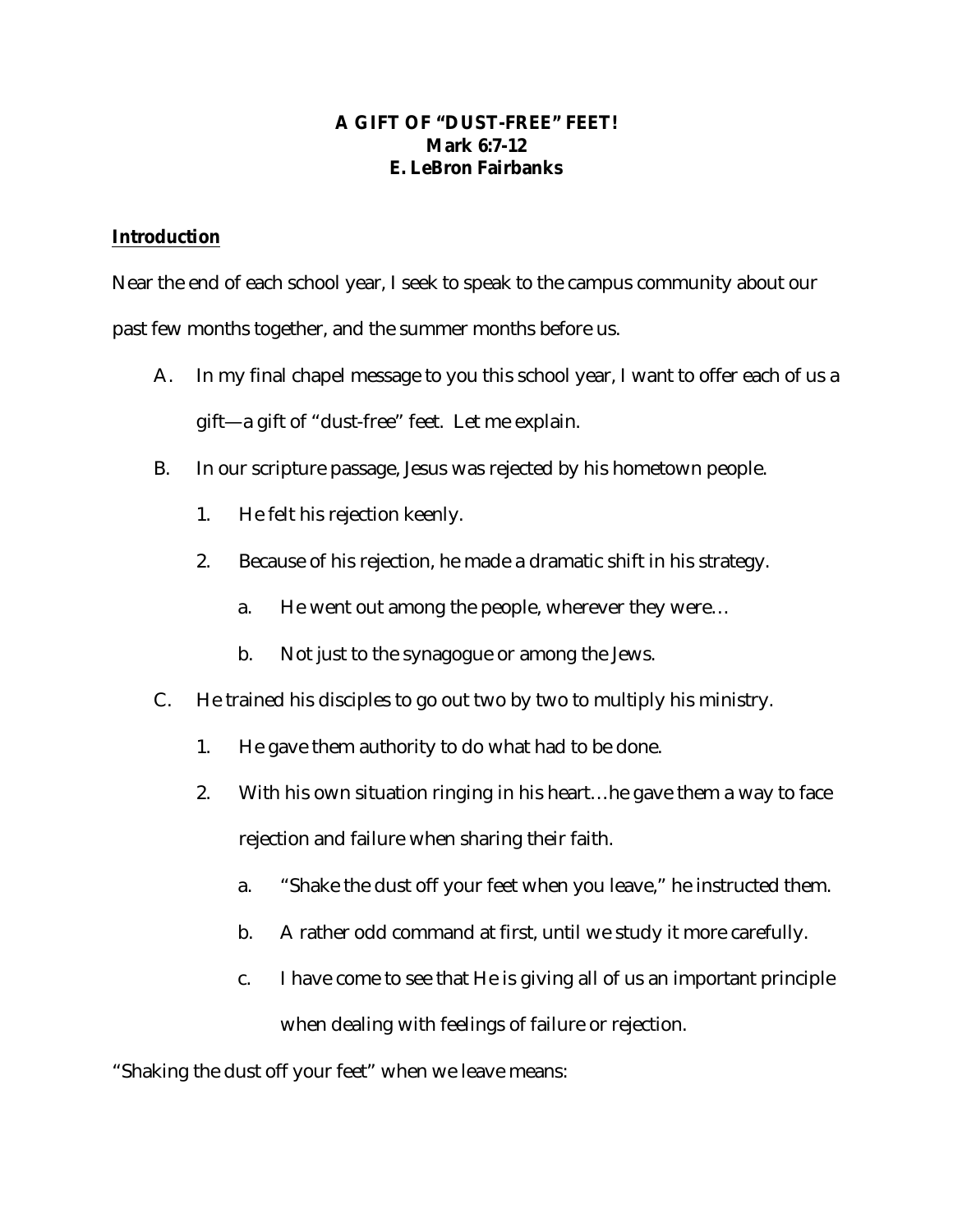# **I. We are moving on!! (We will not remain in our failures.)**

- A. Not everyone will respond to our witness of Christ.
	- 1. If they do Great!
	- 2. If they don't move on!
		- a. We will not succeed in leading everyone to Christ.
		- b. Some will turn us down.
			- 1) What do we do?
				- a) Self pity
				- b) Hesitation to try again.
				- c) Morbid self-evaluation
				- d) Questioning our self-worth
			- 2) Christ's words to us Move on!
- B. For some of you, this school year feels like a failure.
	- 1. Illustration: My nephew is a freshman this year at another Nazarene institution. He is a computer whiz. Brilliant! But, when asked by his parents about his low midterm grades for the first semester, he replied, "I've concentrated on my social skills!"
		- And so have some of you!
		- And your grades and perhaps your spiritual life have suffered!
	- 2. For others, a promise of a budding relationship has been shattered…and you feel rejected.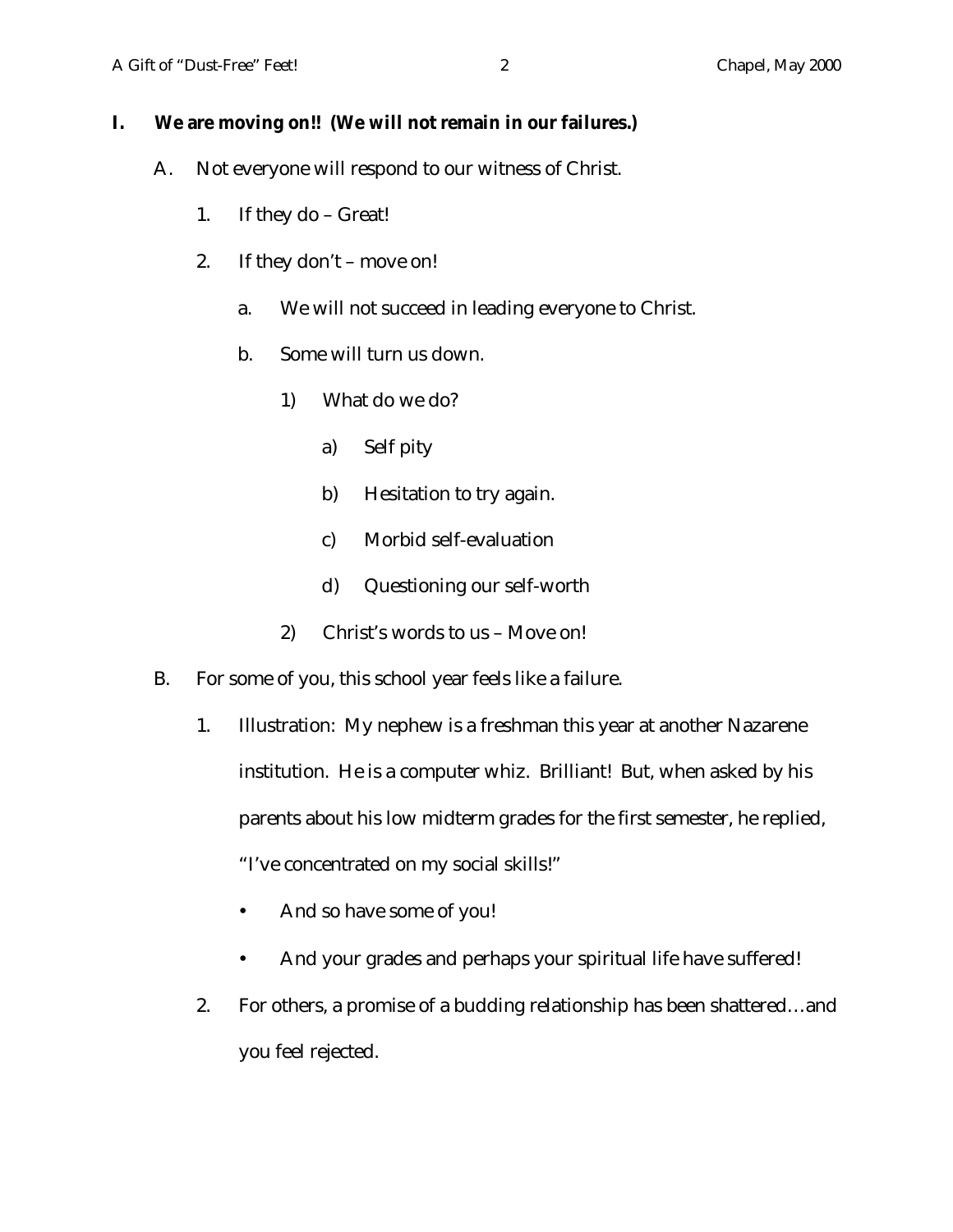- 3. And for some, even after intense efforts to mediate between family members, a feeling of separation, divorce, isolation or "shunning" has resulted. And you feel helpless.
- 4. For most of us, some time during the school year…
	- a. A misunderstanding has resulted,
	- b. A goal has been thwarted,
	- c. A dream has been shattered,
		- And we feel betrayed, abused, rejected—a failure.
- C. Not every project we started turned out successfully. Not every goal we made was achieved. Not every word spoken was correct.
	- 1. Sometimes we succeeded.
	- 2. Sometimes we didn't.
	- 3. There were disappointments along the way.
		- a. What are we to do?
			- 1) Hibernate into a corner?
			- 2) Refuse to talk to anyone?
			- 3) Wallow in self-pity?
			- 4) Hesitate to dream big dreams again?
		- b. Christ's way MOVE ON!
		- c. During these times, we are to learn to close that chapter and go on to God's new chapter.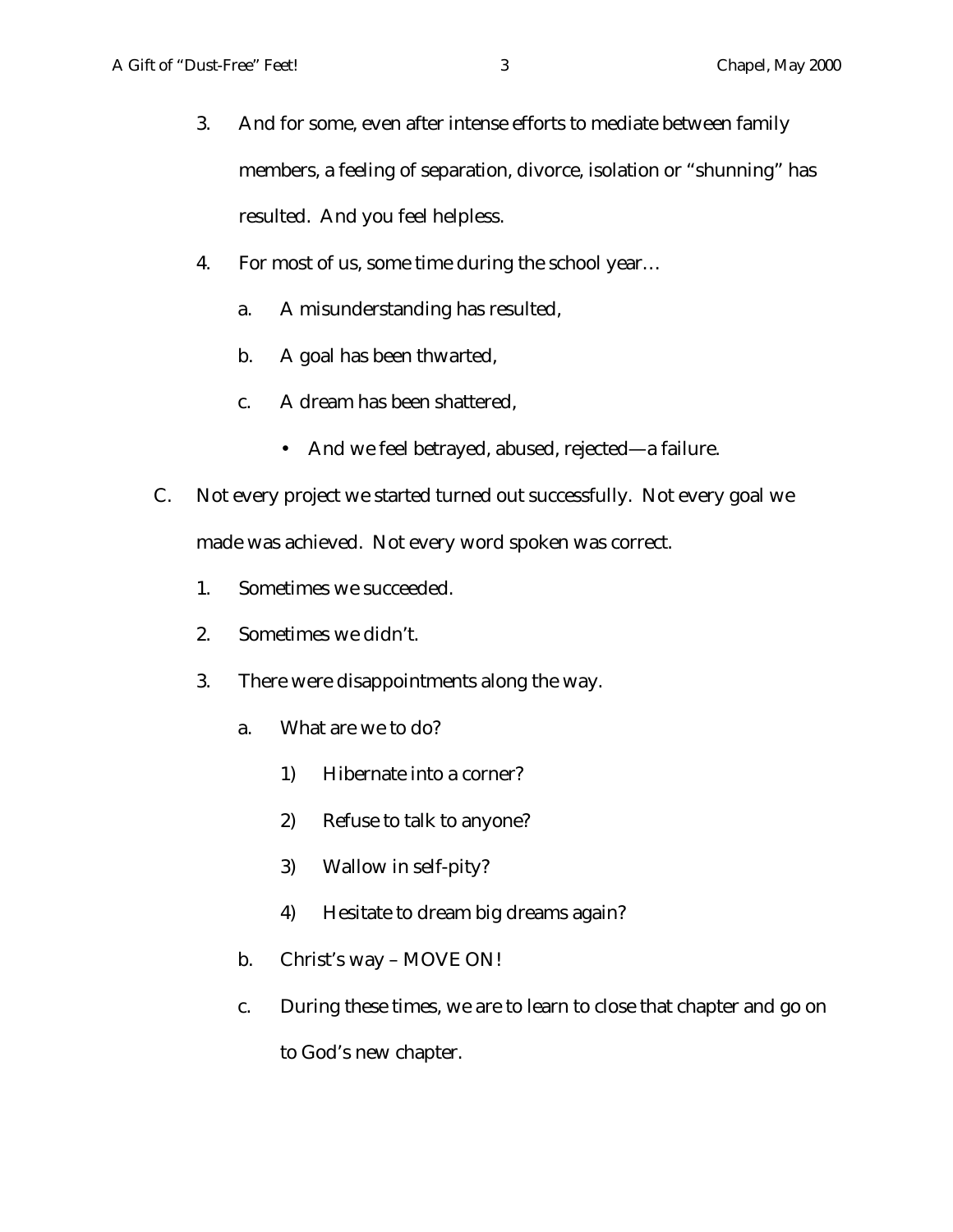- 3. Jesus is saying to the disciples, and to us: Go on!! Don't indulge in selfincrimination or remorse. Go on to the next opportunity and be more dependent on God than ever before.
- E. Remember, failure is not a sin. Faithlessness is!
	- 1. We need the faith to believe that failure can be the source of new dependence on God.
	- 2. Listen to these scriptural passages:
		- a. 2 Cor. 12:9 (Phillips) *My grace is enough for you: for where there is weakness, my power is shown the more completely.* (The closing chorus captures this thought.)
		- b. Phil. 3:13-14 *Forgetting what lies behind and straining forward to what lies ahead, I press on toward the goal of the upward call of God in Christ Jesus.*
		- c. Our failures can bring us to a new relationship with God.

Shaking the dust from our feet means…

- #1--We are moving on.
- #2--Secondly, shaking the dust off your feet when you leave means:

#### **II. Leaving the past to God**

- A. We view failure as anything which has not gone our way.
	- 1. We continue to try to justify our failures.
	- 2. We want to straighten things out.
	- 3. We insist on battering down closed doors…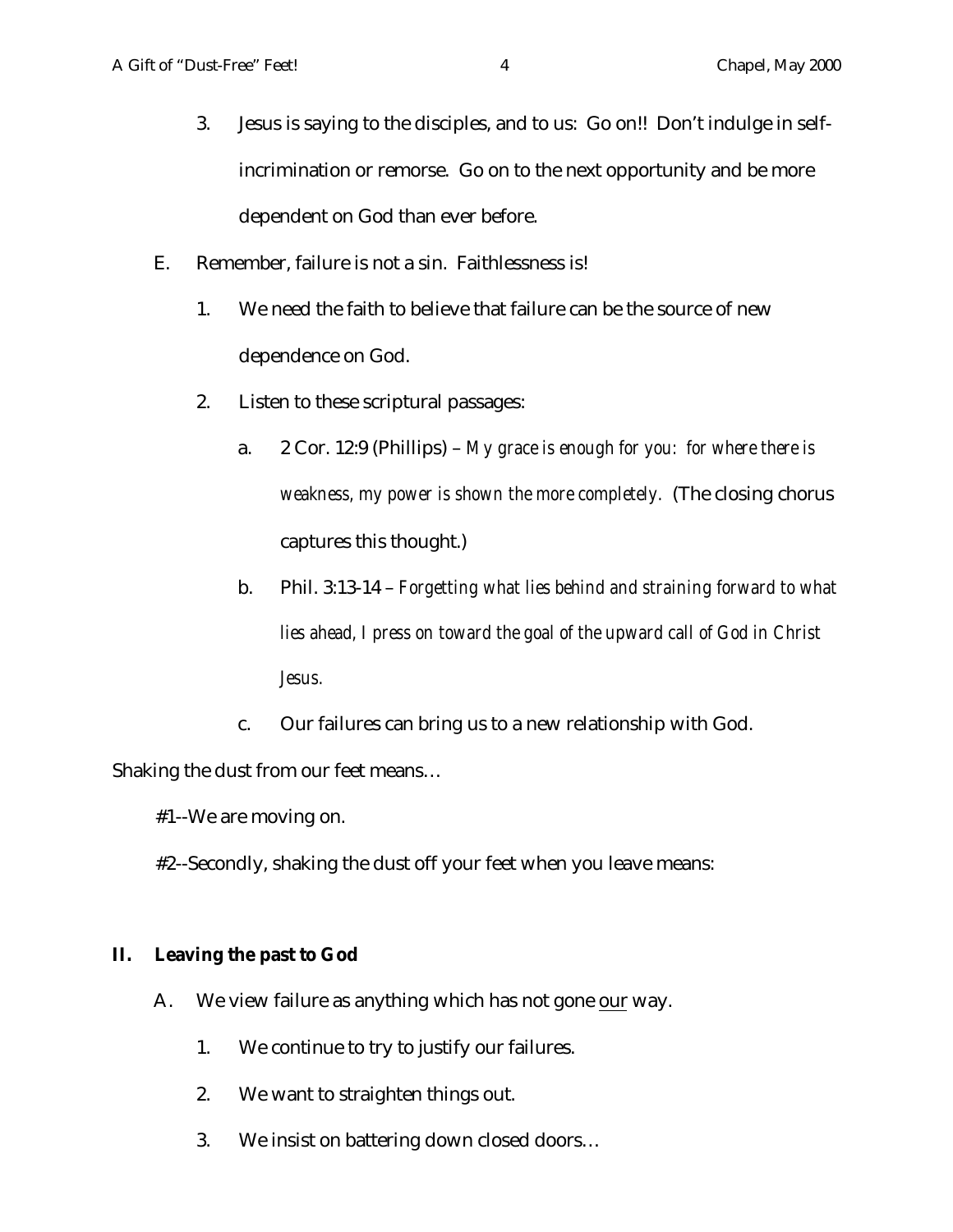- a. While the Lord stands in an open door, beckoning us on.
- b. The Lord says, "I'm over here."
- c. We say, "But, I'm not yet finished over here!"
- d. In his book, Failing Forward, John Maxwell states, "In more than 30 years of working with people, I have yet to meet a successful person who continually dwelled on his past failures."
- e. I like Thomas Edison's perspective. He said, "I have not failed. I have just found 10,000 ways that won't work."
- 4. We can choose to trust Him to work where we have failed.
	- Lord, I want to leave the past to You.
	- Lord, please help me to do what in my own strength I cannot do.
- B. Sometimes, circumstances are such that we are not able to walk away from a person or place where we believe we have failed.
	- 1. In marriage, for example.
		- a. In these situations, we continually place our companion's future or past in His hands.
		- b. We pray, "Help me communicate your patience, love, and understanding."
		- c. We commit the mistakes of our marriage to God.
		- d. We ask God to take the broken pieces and shape us into a much different couple.
	- 2. This principle is true for our jobs and friends.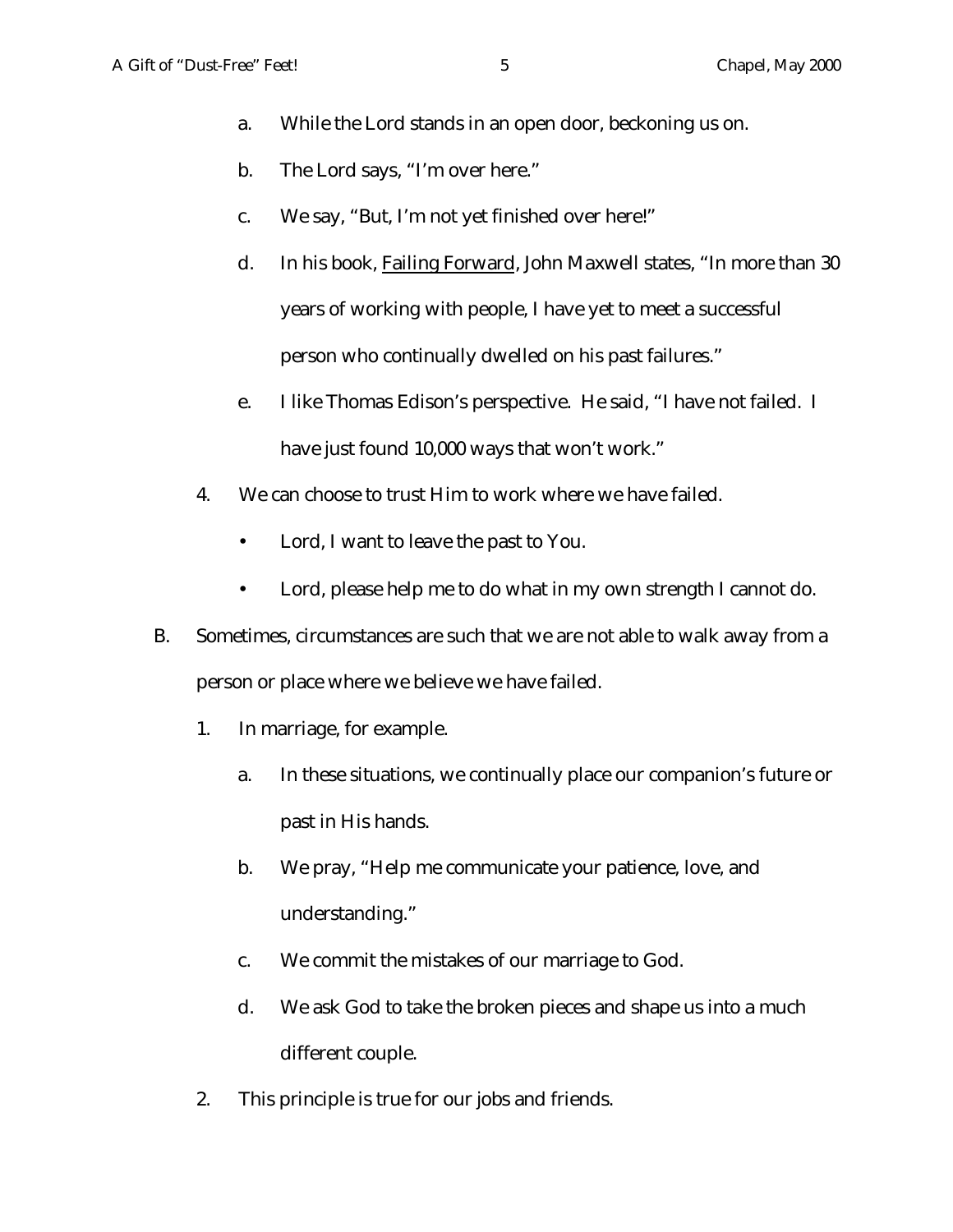- 3. What about the sense of a "blown year"—academically… financially…socially…or perhaps spiritually?
- C. Every major difficulty we face in life is a fork in the road. We choose which track we will head down—toward breakdown or break through.
	- 1. Leaving the past to God is not the same as forgetting past failures.
		- We are products of our past.
		- Each of us has a story—part of which is beautiful, and part of which is painful, very painful.
		- a. The issue is coping. (How are we coping with our past, particularly with our sense of collective failure?)
		- b. Our coping mechanisms can paralyze us from moving on, or
		- c. Free us to accept what we did or did not do (or what others did or did not do),
		- d. So we can move on!
	- 2. Don't march into next year with your eyes glued to the past. Don't become paralyzed by the "whys" and "what ifs?".
	- 3. Jesus is saying, "Shake the past from your shoes…leave the past to God."

Finally, shaking the dust from your feet means…

## **III. Being confident of God's forgiveness in Christ**

A. There is a tenderness in the person who has faced failure and found Christ's forgiveness.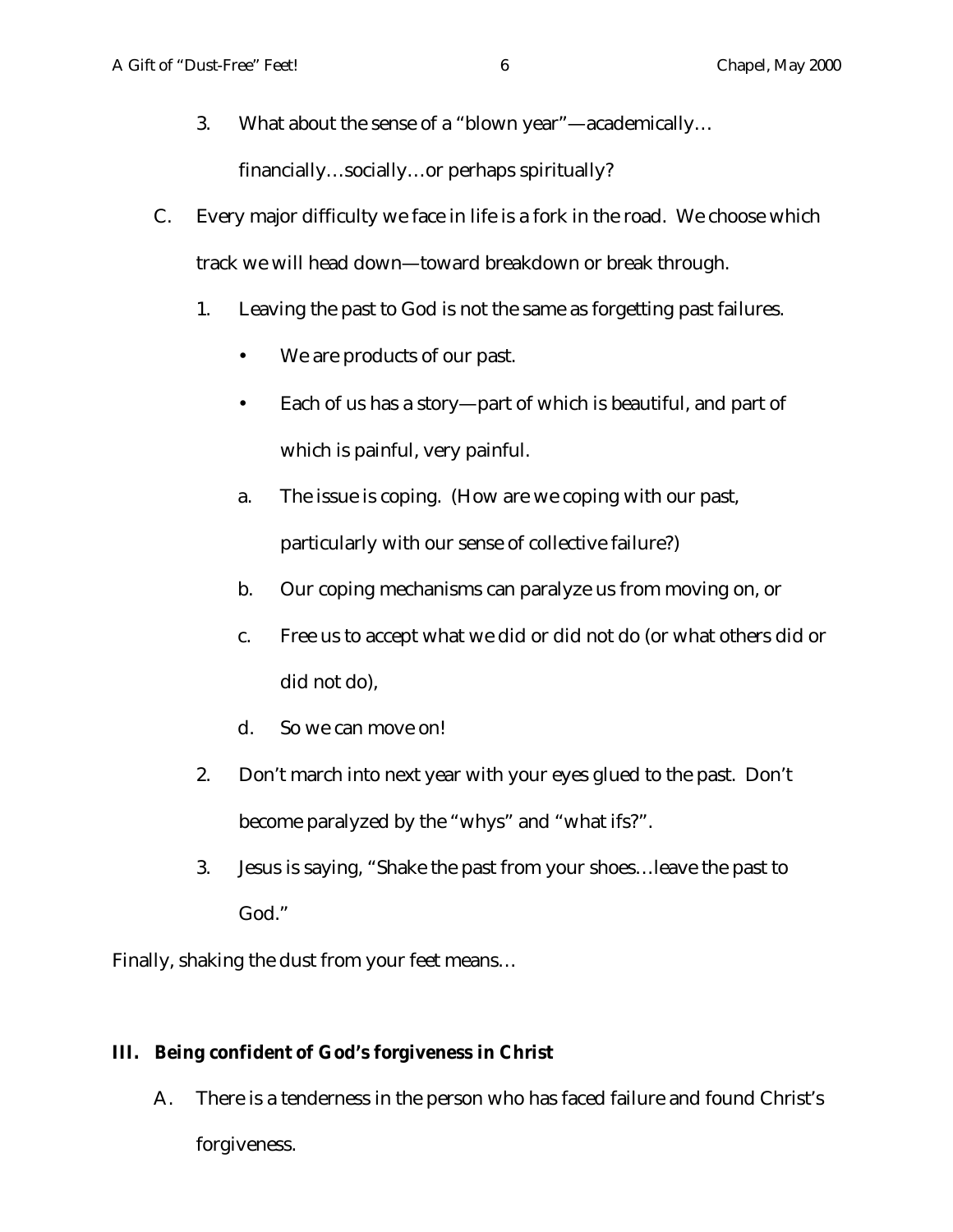- 1. There is inner freedom in saying…
	- I have failed.
	- God has forgiven me.
	- The past is His.
	- I'm moving on!
- 2. There is acceptance of others
	- So, they failed...
	- God will forgive them as he forgave me!
- 3. This is not arrogance—but Christ-confidence.
	- a. It is what people around us really want
	- b. They need to see in us a way to handle their failures.
		- We can share our failure with another, and how God forgave us…and strengthened us through the loneliness.
		- We can communicate how God gives strength to an individual who is experiencing failure.
		- We can sing with assurance and conviction, "God is on our side."
- B. Does this mean that we are not concerned about our failures, in not accomplishing what we set out to accomplish?
	- 1. No, we are concerned.
	- 2. In witnessing, there really isn't such a thing as a failure. They might reject out invitation to Christ.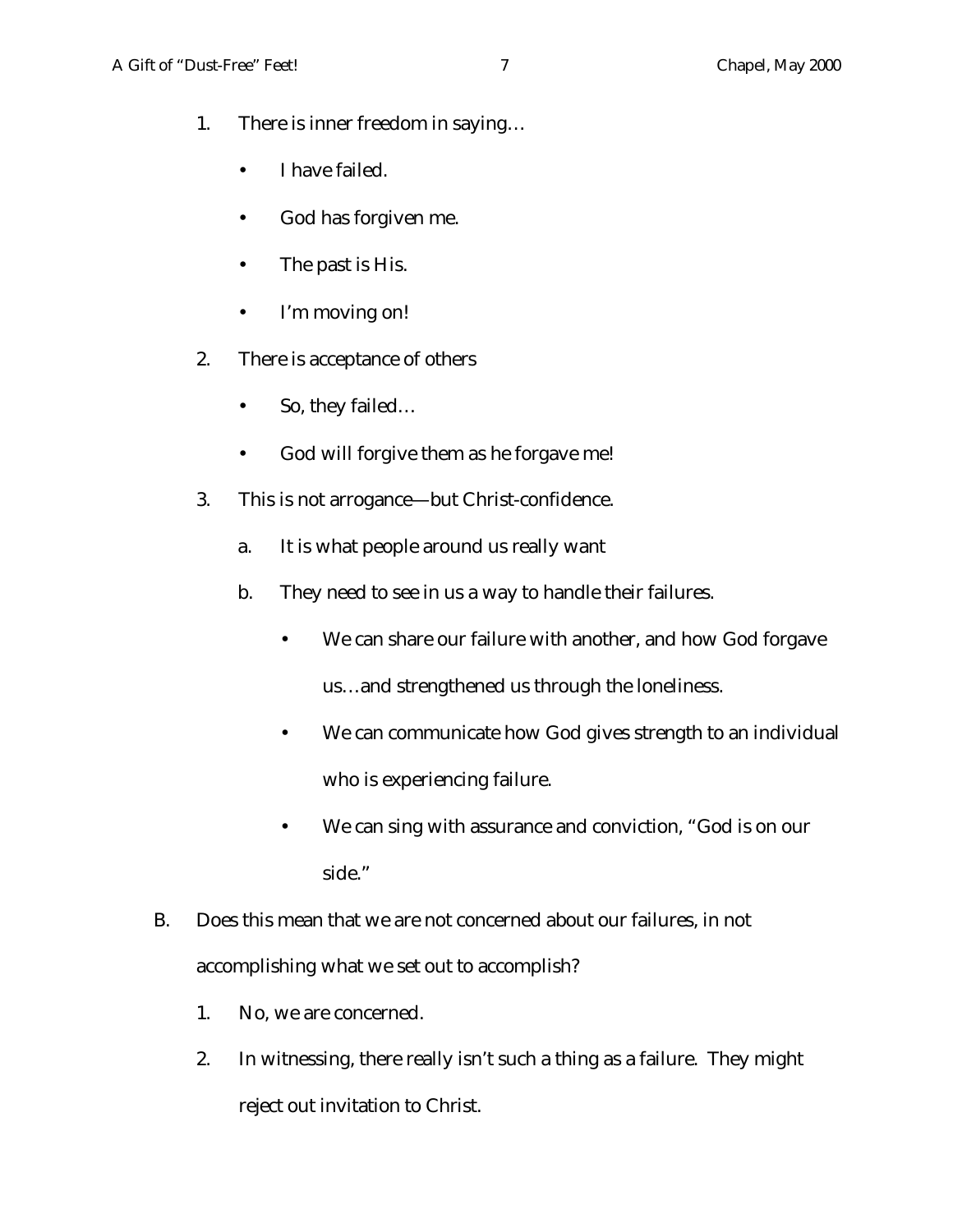- 3. In raising a family, I'm not sure there is such a thing as failure. Yet decisions made by our children as they grow older may differ from our thinking as parents.
- 4. Even in the midst of broken relationships and missed opportunities, and an apparent "wasted" school year, there is hope. God really is by our side!
	- Illustration: Suspended student, returned to MVNC. Emerged an SGA and sports leader. Today: "Suspension was the best thing that could have happened to me."
- C. Being confident of God's forgiveness means that…
	- 1. We don't continue to dwell on things over which we have no control.
	- 2. We don't withdraw when we have failed to accomplish something we thought to be important.
	- 3. We don't entertain thoughts of self-pity when events and situations turn out differently than we wanted.
	- 4. We don't pout when we didn't get what we wanted.
	- 5. We don't continue to ask why, when we don't understand why
		- a. Sometimes our family, job, church, friends, neighbors, MVNC faculty or administrators will disappoint us or we have disappointed them.
		- b. Even more painful, sometimes, is when we have disappointed ourselves.
		- c. But, it's a dead-end street to continually ask, "What if…"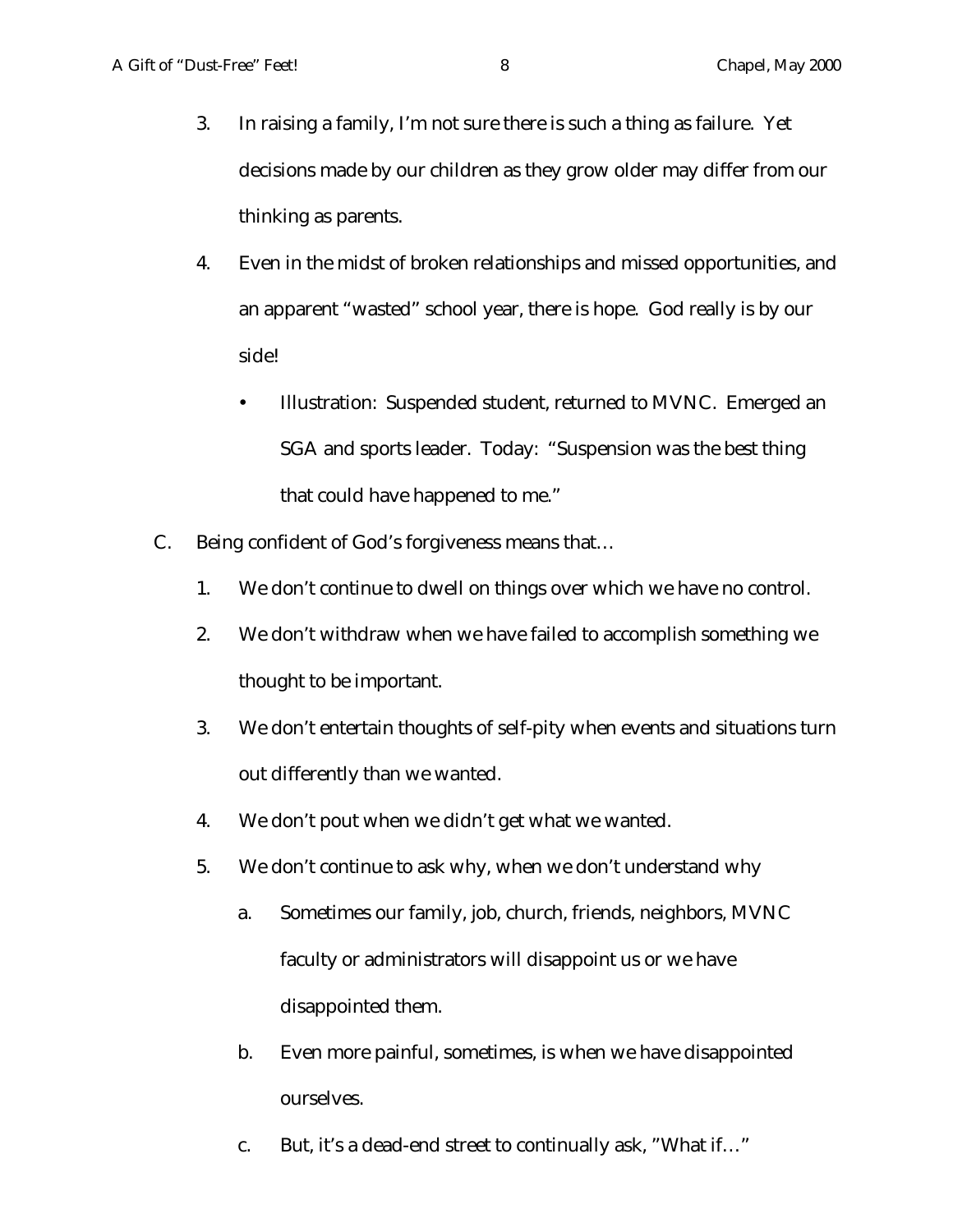- 1) Jesus' admonition to "shake the dust from your feet" means we can be confident of God's forgiveness when we ask Him. Leave the past to Him. Move on! Amen!
- 2) Christ can transform our failures into avenues of His forgiving love to us.

Shaking the dust from our feet, then, means:

- #1 We are moving on!
- #2 We leave the past to God.
- #3 We are confident of God's forgiveness in Christ.

#### **Let me ask you, in conclusion**

- A. What is the ultimate failure a person can experience?
	- 1. Would it not be to miss life eternal forever with God?
	- 2. Is not the purpose of life to truly know the Lord and to be shaped in the image of Christ?
	- 3. To miss this would be the ultimate failure.
- B. By comparison to our ultimate purpose, our little failures are put into perspective.
	- 1. Many people, in our nation, know little of daily failure—but are failing in the real reason for which they were born.
	- 2. While many of us as believers are upset with daily failures and focus on them because we have not been liberated from the binding grip of the fear of failure, or past failure.